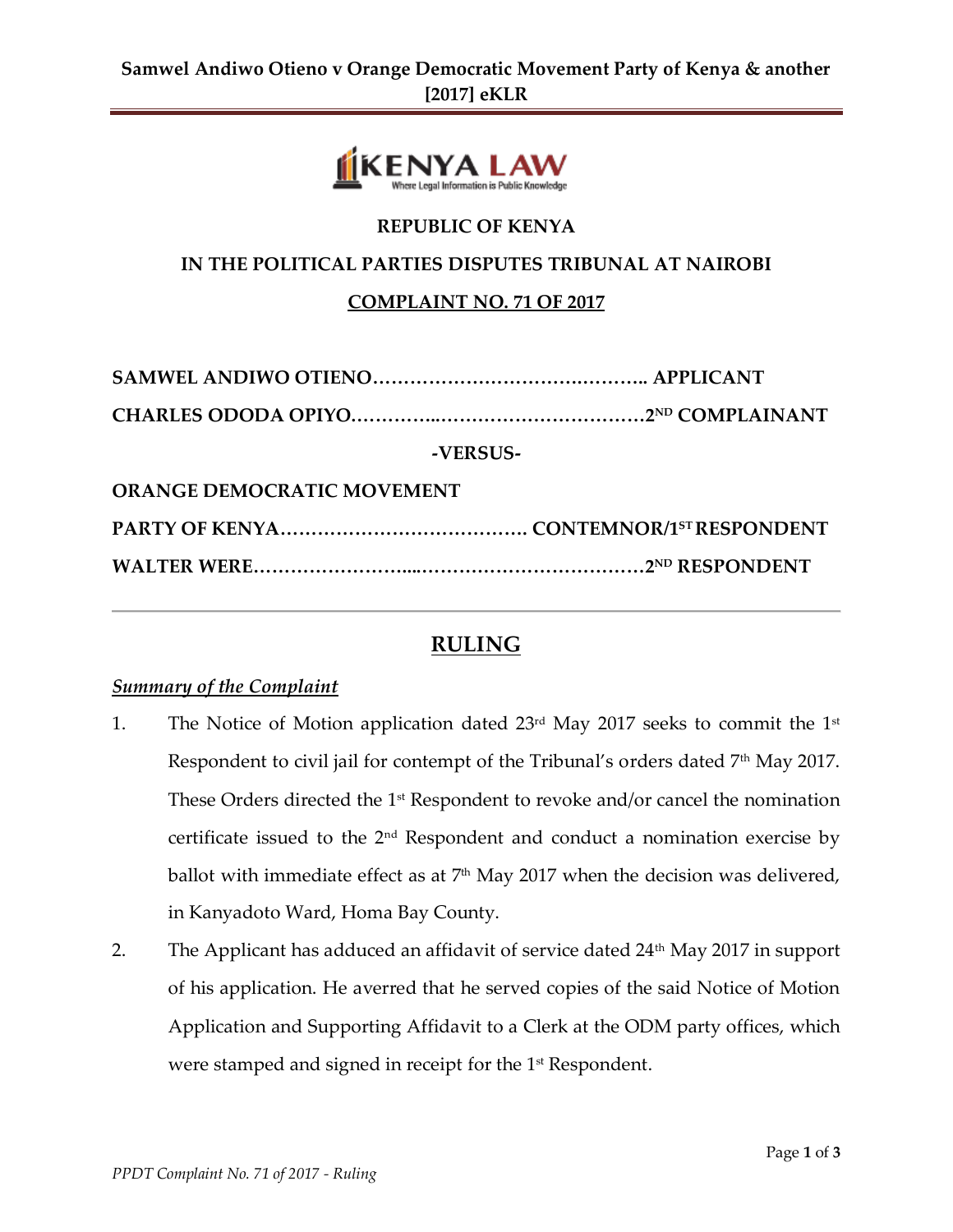3. This Tribunal takes note that the  $1<sup>st</sup>$  Respondent did not enter appearance in the hearing of this application.

## *Analysis*

- 4. In consideration of the foregoing, this Tribunal takes note of its Orders dated  $7^{\text{th}}$ May 2017 and the possibility of disobedience of the same.
- 5. From the record before us, the Applicant averred that he served the Notice of Motion application and Supporting Affidavit to a clerk at the ODM party offices. However, the Applicant has not demonstrated that he served the Tribunal's orders upon an officer of the 1 $^{\rm st}$  Respondent capable of enforcing the said orders.
	- 6. The Tribunal is aware that the determination as to whether there has been contempt of its orders is a key process towards, and that culminates in, punishment for contempt. The application, though attempting to show that there has been contempt, has failed to meet the standard. Had such contempt been shown then in line with the decision of Onguto J in *The Secretary General & Another v Hon Salah Yakub Farah* Election Petition Appeal No. 13 of 2017*,* the process for punishment would have to be effected as provided by law.

#### *Orders*

7. This Tribunal having found as above is therefore unable to grant the prayers sought by the application dated 23<sup>rd</sup> May 2017 as presented and the same is dismissed with no orders as to costs.

## **DATED at NAIROBI this 25TH DAY** of **MAY 2017**

**1. M.O. Lwanga ………………………………………..(Presiding Member)**